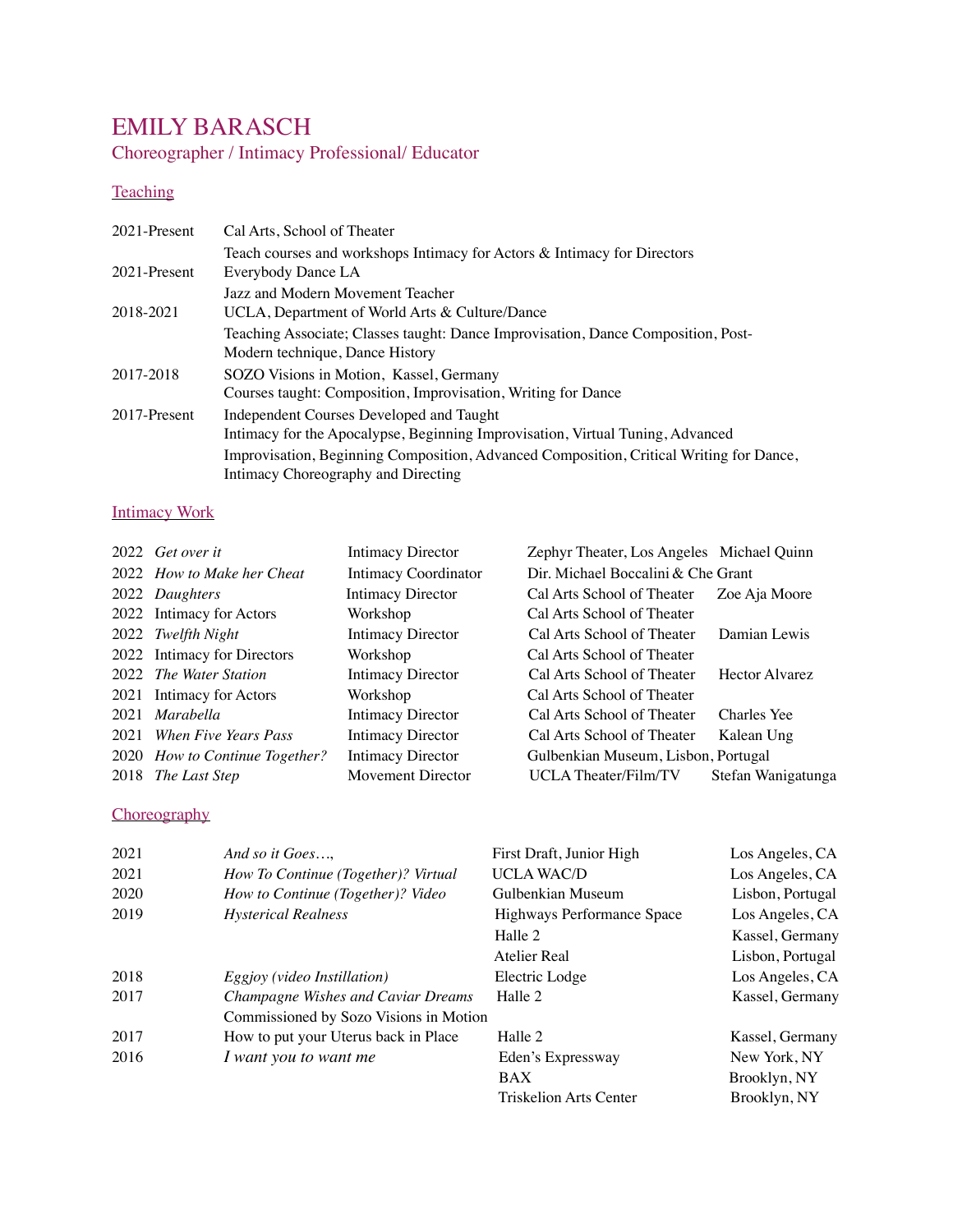## **Performance**

| 2019      | Deader than Dead, Ligia Lewis                                        |  |
|-----------|----------------------------------------------------------------------|--|
|           | UCLA Glorya Kaufman Hall, Los Angeles, CA                            |  |
| 2018      | Community Simulation, Stellwerk, Kassel, Germany                     |  |
| 2017      | Wanderlust, Iria Arenas, Stockholm Fringe Festival, Stockholm Sweden |  |
| 2014-2016 | Dancer in KM Dance Project                                           |  |
|           | Cultural Arts Center (CAC) New Orleans                               |  |
|           | New Orleans Fringe Festival                                          |  |
|           | Dancer in Narcisse Movement Project                                  |  |
|           | Dancing Grounds, New Orleans, New Orleans Fringe Festival            |  |

## Producing, Curatorial, Administrative

| 2021-Present | First Draft, Junior High Los Angeles                                                                                                                                                   |
|--------------|----------------------------------------------------------------------------------------------------------------------------------------------------------------------------------------|
|              | Curate and Produce monthly evening of experimental performance of Los Angeles based                                                                                                    |
|              | artists. Developed, programed, and curated event. Organized and communicated with artists,<br>developed and managed budget, marketing and publicity for event.                         |
| 2019         | Until it becomes dancing, Highways Performance Space<br>Co-produced shared evening with Levi Gonzalez                                                                                  |
|              | Managed budget, scheduled rehearsals and performance dates with venue, communicated with<br>lighting and sound technicians, organized photographer and videographers, wrote and edited |
| 2018         | program notes, in charge of marketing and publicity for event.<br>Community Simulation, Stellwerk, Kassel, Germany                                                                     |
|              | Co-produced collaborative performance evening with PRES Resident Artists.<br>Scheduling, communicated with venue, budgeted, marketing and publicity.                                   |
| 2015-2016    | Production Intern, Movement Research at the Judson Church                                                                                                                              |
|              | Managed, scheduled, and communicated with performing artists, lighting & sound                                                                                                         |
|              | technician, photographer & videographer. In charge of payment to all parties.                                                                                                          |
|              | Program Intern, Movement Research                                                                                                                                                      |
|              | Assisted in developing, managing, and organizing Movement research performances and<br>events.                                                                                         |

## Residencies and Conferences

| 2021      | Dance Studies Association Conference, Rutgers, NJ                               |
|-----------|---------------------------------------------------------------------------------|
|           | Taught Workshop: Intimacy for the Apocalypse                                    |
| 2021      | O Grad Conference, UCLA                                                         |
|           | Digital Queerness Panelist, Presented How to Continue (together)?               |
| 2020      | PACAP Residency, Forum Dança, Lisbon, Portugal                                  |
| 2019      | P.O.R.C.H Residency, Ponderosa, Germany                                         |
| 2019      | Performance Studies International Conference, Calgary, Canada                   |
| 2019      | Encuentro Conference, Hemispheric Institute, Mexico City, Mexico                |
| 2018      | Atelier Real Residency, Lisbon, Portugal                                        |
| 2017-2018 | PReS (Postgraduate Research Residency), Sozo-Visions in Motion, Kassel, Germany |